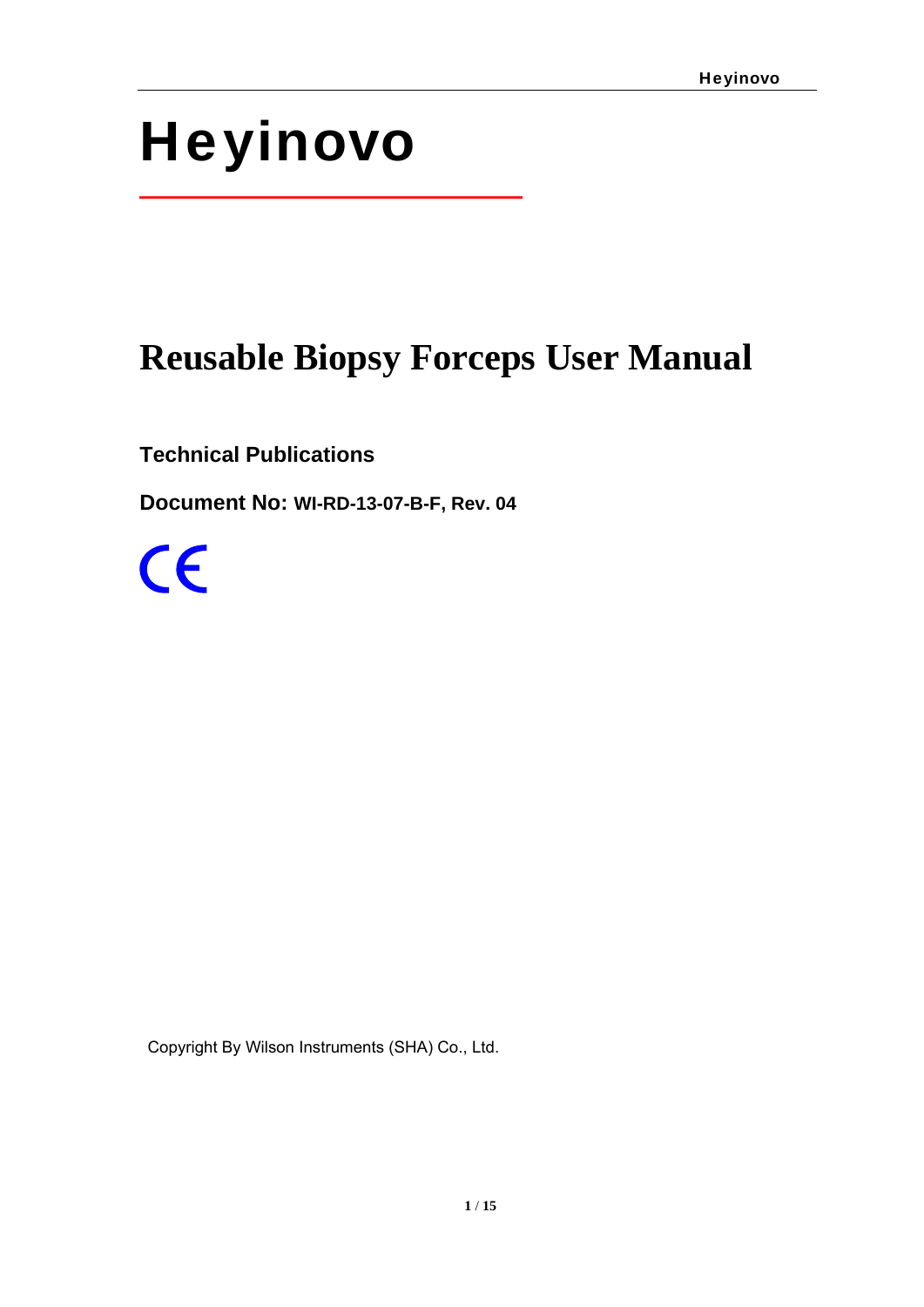### *Regulatory Requirement*

**This product complies with regulatory requirements of the following European Directive 93/42/EEC concerning medical devices.**

 $CE_{0197}$ 

### *Revision History*

| <b>REV</b>     | <b>DATE</b> | <b>Complied by</b> | Approved by    |
|----------------|-------------|--------------------|----------------|
| <b>Rev. 00</b> | Jun-10-2004 | Mr. Yaodong, Wang  | Mr. Xin, Huang |
| <b>Rev. 01</b> | Oct-12-2010 | Mr. Yaodong, Wang  | Mr. Xin, Huang |
| <b>Rev. 02</b> | Sep-12-2013 | Ms. xiaoping, Qian | Mr. Xin, Huang |
| <b>Rev. 03</b> | Nov-18-2015 | Mr. Shihui, Pang   | Mr. Xin, Huang |
| <b>Rev. 04</b> | Mar-24-2017 | Mr. Enxiang, Sun   | Mr. Xin, Huang |

**Wilson Instruments (SHA) Co., Ltd. 25D, He Yi Business Plaza, No. 420, Jiang Ning Rd., Shanghai 200041, P.R.China**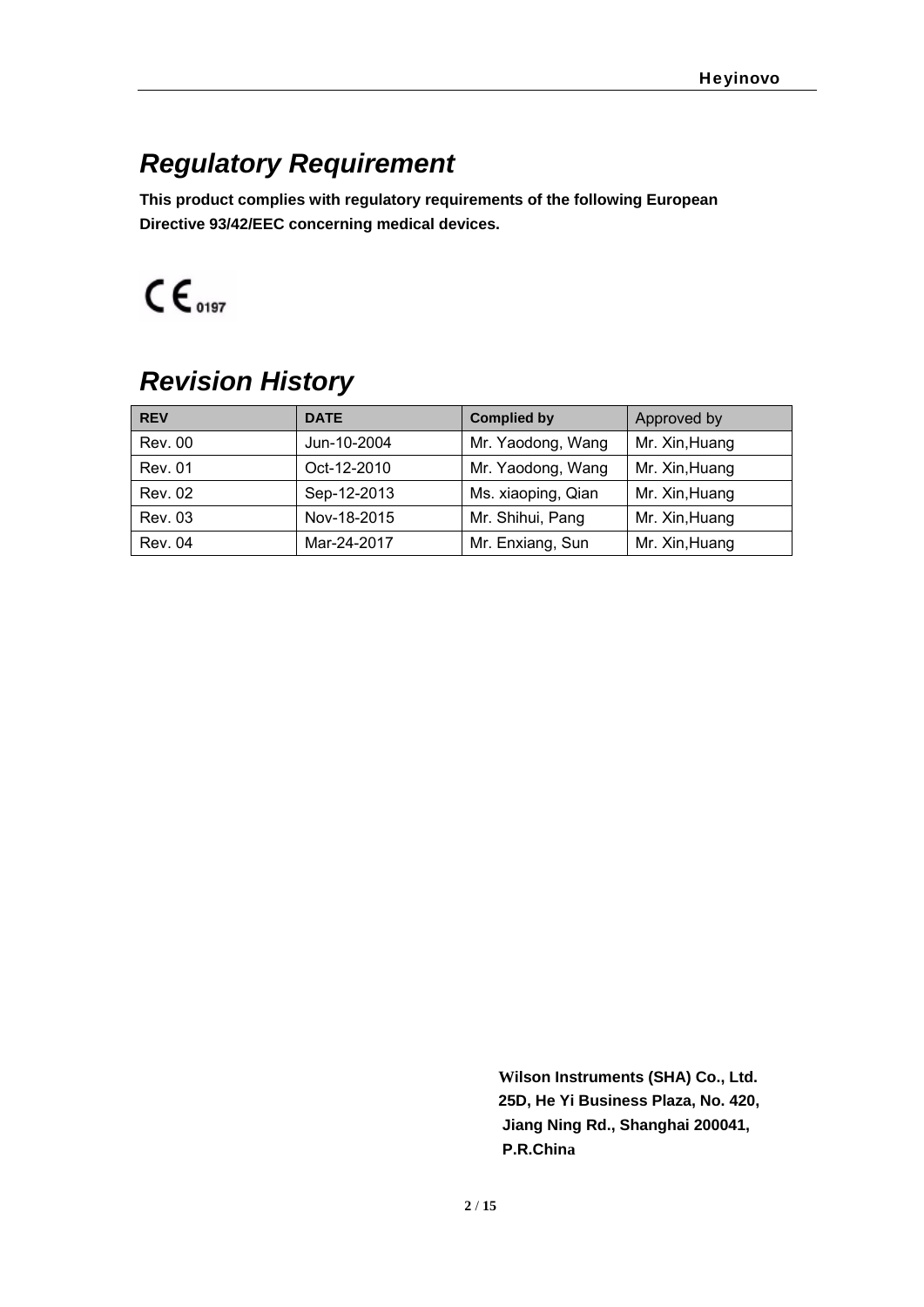#### **Certifications**

• General Medical Systems is ISO 9001 and ISO 13485 certified.

#### **Original Documentation**

• The original document was written in English.

#### **Attention**

This manual contains necessary and sufficient information to operate the system safely. Advanced equipment training may be provided by a factory trained Applications Specialist for the agreed-upon time period.

Read and understand all instructions in this manual before attempting to use the Reusable Biopsy Forceps.

Keep this manual with the equipment at all times for ready use. Periodically review the procedures for operation and safety precautions.

If any queries about the content of this manual, feel free to contact us.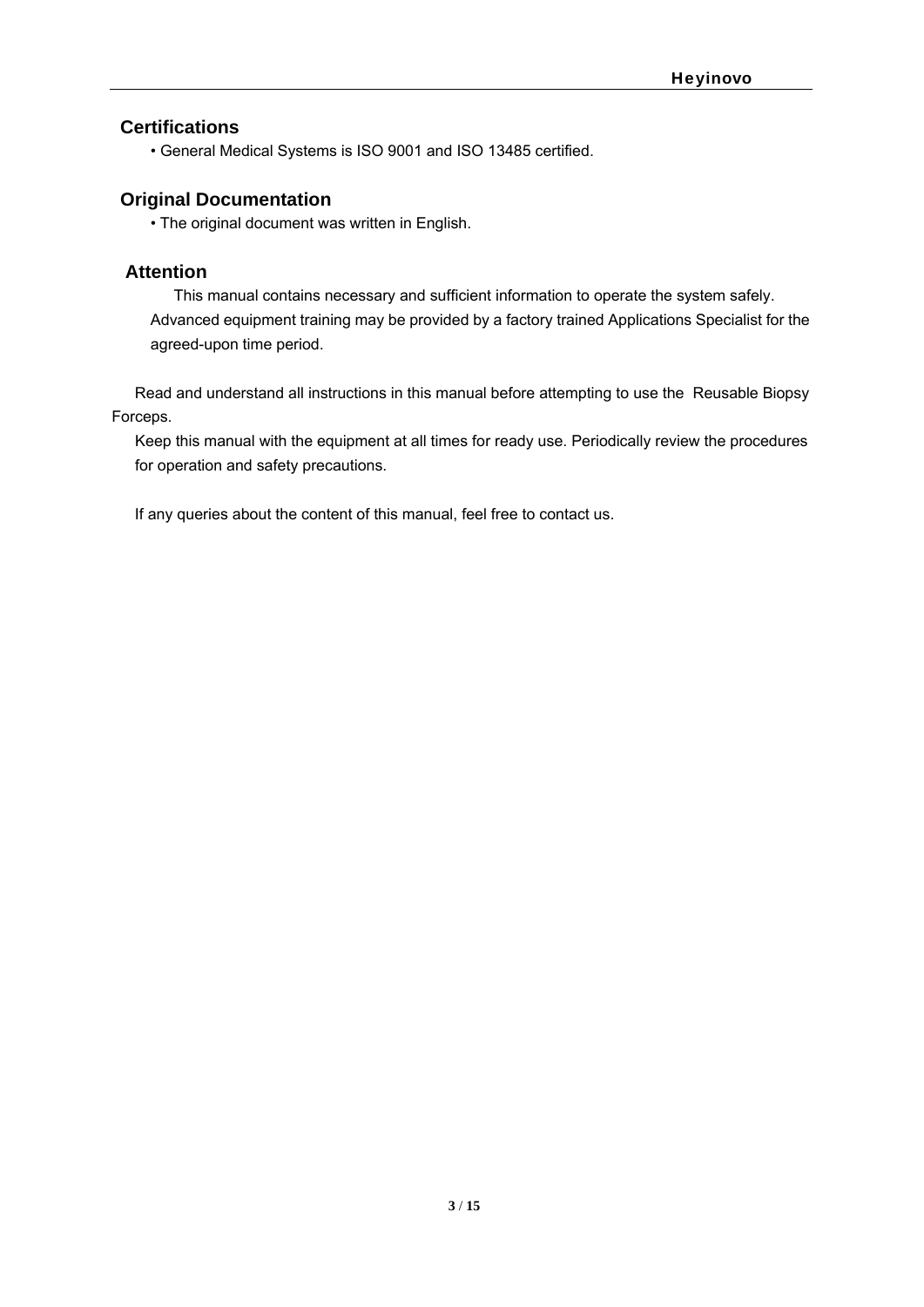### Table of Contents

### **Chapter 0 —Notice upon Use of Product**

| Check the Package Contents -------------------------------- Page 5         |  |
|----------------------------------------------------------------------------|--|
|                                                                            |  |
|                                                                            |  |
|                                                                            |  |
|                                                                            |  |
|                                                                            |  |
|                                                                            |  |
| Chapter 1 -Instrument Nomenclature and Specifications-------------- Page 7 |  |
|                                                                            |  |
|                                                                            |  |
|                                                                            |  |
|                                                                            |  |
|                                                                            |  |
|                                                                            |  |
|                                                                            |  |
|                                                                            |  |
|                                                                            |  |
|                                                                            |  |
|                                                                            |  |
|                                                                            |  |
|                                                                            |  |
|                                                                            |  |
|                                                                            |  |
|                                                                            |  |
|                                                                            |  |
|                                                                            |  |
|                                                                            |  |
|                                                                            |  |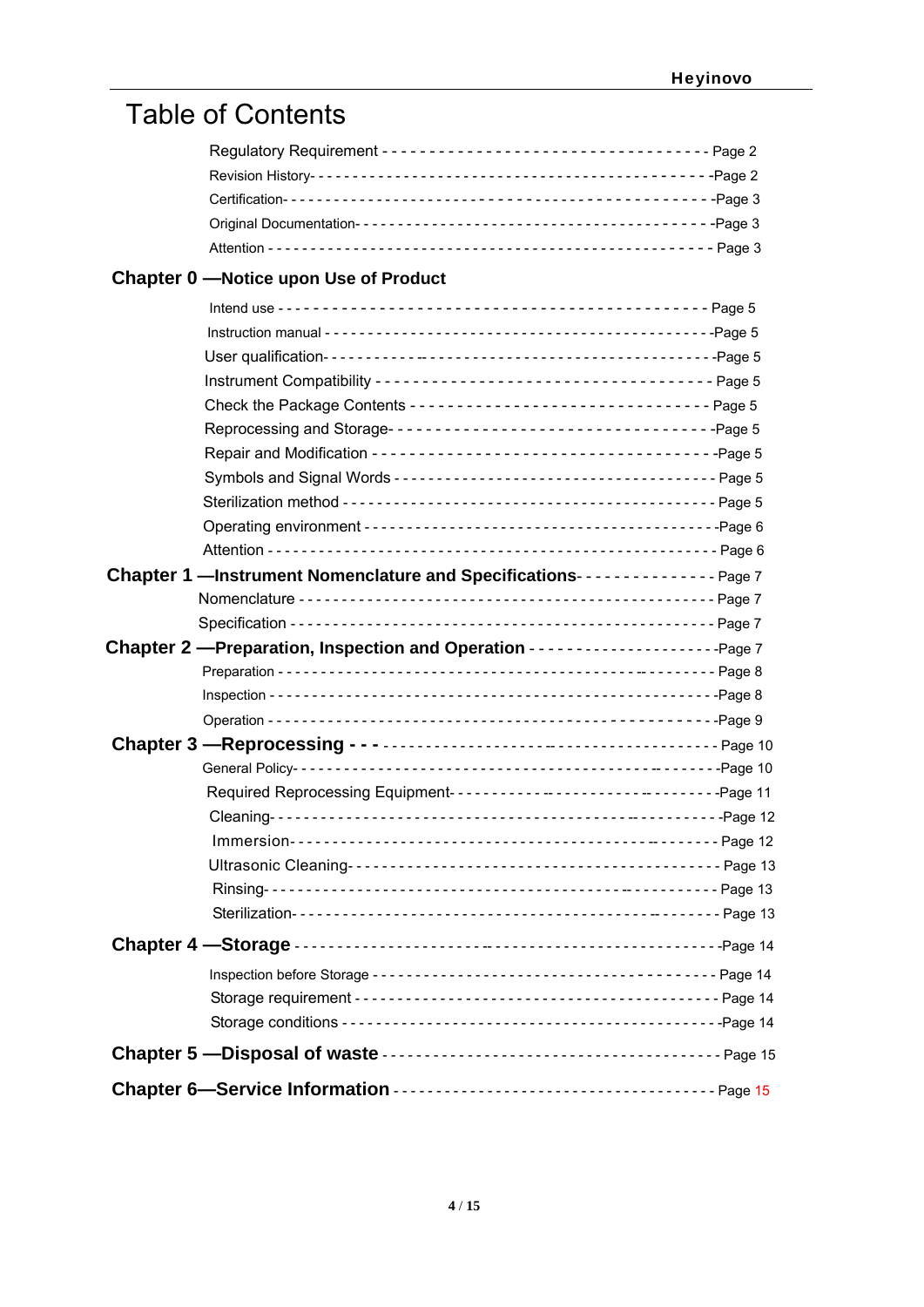## *Chapter 0 Notice upon Use of Product*

#### **0.1 Intend Use**

These instruments have been designed to be used with an endoscope to collect tissue within the digestive tract, respiratory organs, female reproductive organs and urinary organs.

#### **0.2 Instruction manual**

This instruction manual contains essential information on using this instrument safely and effectively. Before use, thoroughly review this manual and the manuals of all equipment which will be used during the procedure and use the instruments as instructed.

Keep this and all related instruction manuals in a safe, accessible location.

If you have any questions or comments about any information in this manual,please contact Wilson or it's distributor.

#### **0.3 User qualification**

The operator of this instrument must be a physician or medical personnel under the supervision of a physician and must have received sufficient training in clinical endoscopic technique. This manual, therefore, does not explain or discuss clinical endoscopic procedures.

#### **0.4 Instrument Compatibility**

Refer to the Tables in Section 1.2,"Specifications" to confirm that this instrument is compatible with the ancillary equipment being used. Using incompatible equipment can result in patient injury or equipment damage.

#### **0.5 Check the Package Contents**

Match all items in the package with the components shown below. Inspect each item for damage. If the instrument is damaged, a component is missing or you have any questions, do not use the instrument, immediately contact Wilson or it's distributor.

#### **0.6 Reprocessing and Storage**

This instrument was not sterilized before shipment. Before using this instrument for the first time, reprocess it according to the instructions in Chapter 3. Reprocessing".

After using this instrument, reprocess and store it according to the instructions in Chapter 3,

"Reprocessing" and Chapter 4"Storage". Improper and / or Incomplete reprocessing or storage can present an infection control risk, cause equipment damage or reduce performance.

#### **0.7 Repair and Modification**

WARNING This instrument does not contain any user-serviceable parts. Do not disassemble, modify or attempt to repair it; patient or user injury and  $/$  or equipment damage can result.

#### **0.8 Symbols and Signal Words**

- a. The following signal words are used throughout this manual
- **WARNING** Indicates a potentially hazardous situation which, if not avoided, could result in death or serious injury.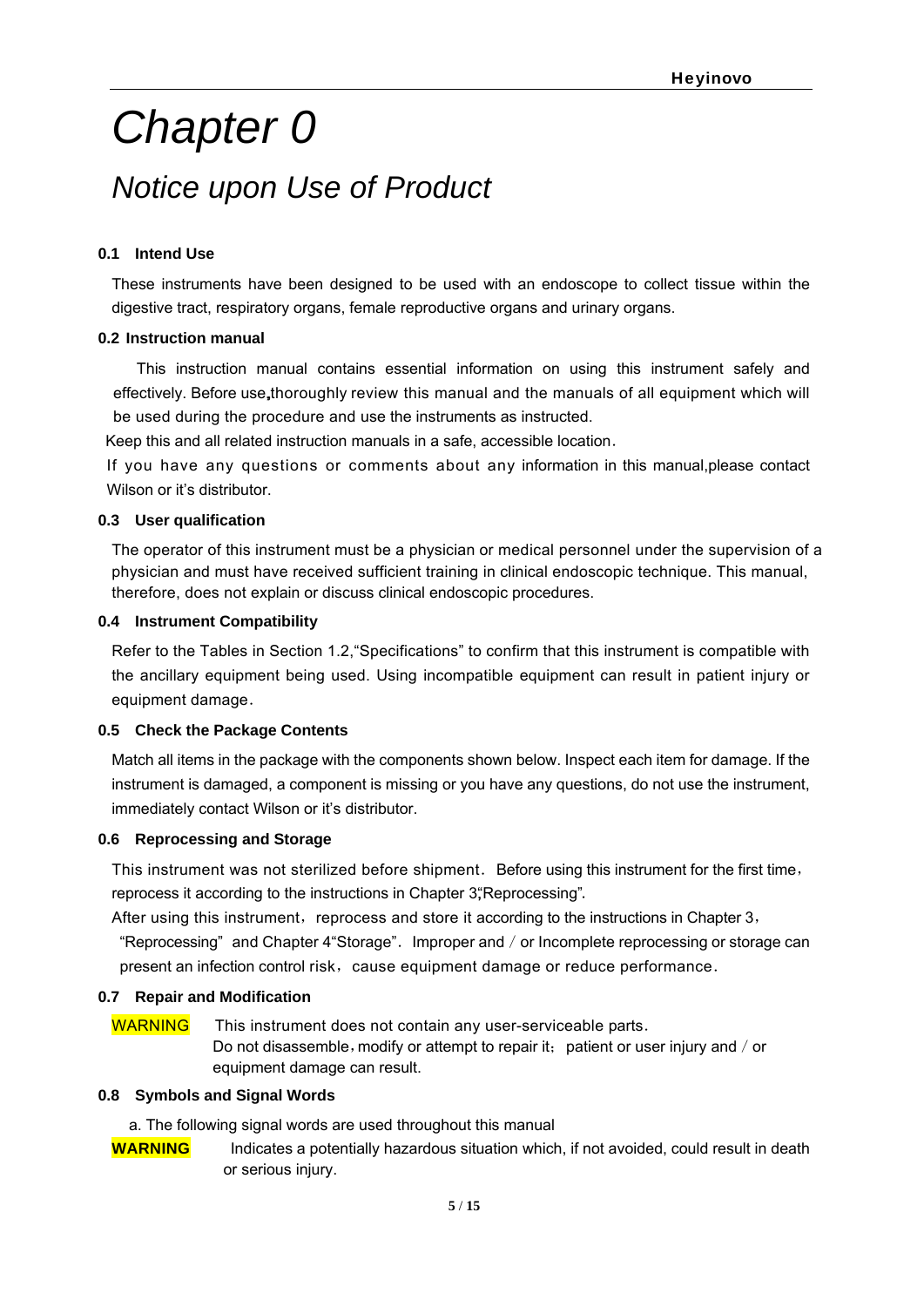#### Heyinovo

- **CAUTION** Indicates a potentially hazardous situation which, if not avoided, may result in minor or moderate injury. It may also be used to alert against unsafe practices or potential equipment damage.
- **NOTE** Indicates additional helpful information

#### **0.9 Operating environment**

| <b>Ambient Temperature</b> | 10 to 40 $\degree$ C (50 to 104 $\degree$ F) |
|----------------------------|----------------------------------------------|
| <b>Relative Humidity</b>   | 30 to 85%                                    |
| Air Pressure               | 700 to 1060hPa                               |

#### **0.10 Attention**

**WARNING** The product is special accessories of endoscopy, can not be used alone, shall not be altered without authorization or used for other purposes.

## *Chapter 1*

## *Instrument Nomenclature and Specifications*

#### **1.1 Nomenclature**



Code of Products Working Length Max. Insertion Portion Diameter W-wilson F- Reusable

#### **1.2 Specifications**

|  | Item No.         | Max. Insertion Portion Width &<br>Working Length | Min. Insertion Channel Width |
|--|------------------|--------------------------------------------------|------------------------------|
|  | <b>WF-1807BS</b> | $\varnothing$ 1.9 $\times$ 700 (mm)              | $\varnothing$ 2.0 mm         |
|  | <b>WF-1810BS</b> | $\varnothing$ 1.9 $\times$ 1000 (mm)             | $\varnothing$ 2.0 mm         |
|  | <b>WF-1816BS</b> | $\varnothing$ 1.9 $\times$ 1600 (mm)             | $\varnothing$ 2.0 mm         |
|  | <b>WF-1825BS</b> | $\varnothing$ 1.9 $\times$ 2500 (mm)             | $\varnothing$ 2.0 mm         |
|  | <b>WF-2416BS</b> | $\varnothing$ 2.5 $\times$ 1600 (mm)             | $\varnothing$ 2.8 mm         |
|  | <b>WF-2423BS</b> | $\varnothing$ 2.5 $\times$ 2300 (mm)             | $\varnothing$ 2.8 mm         |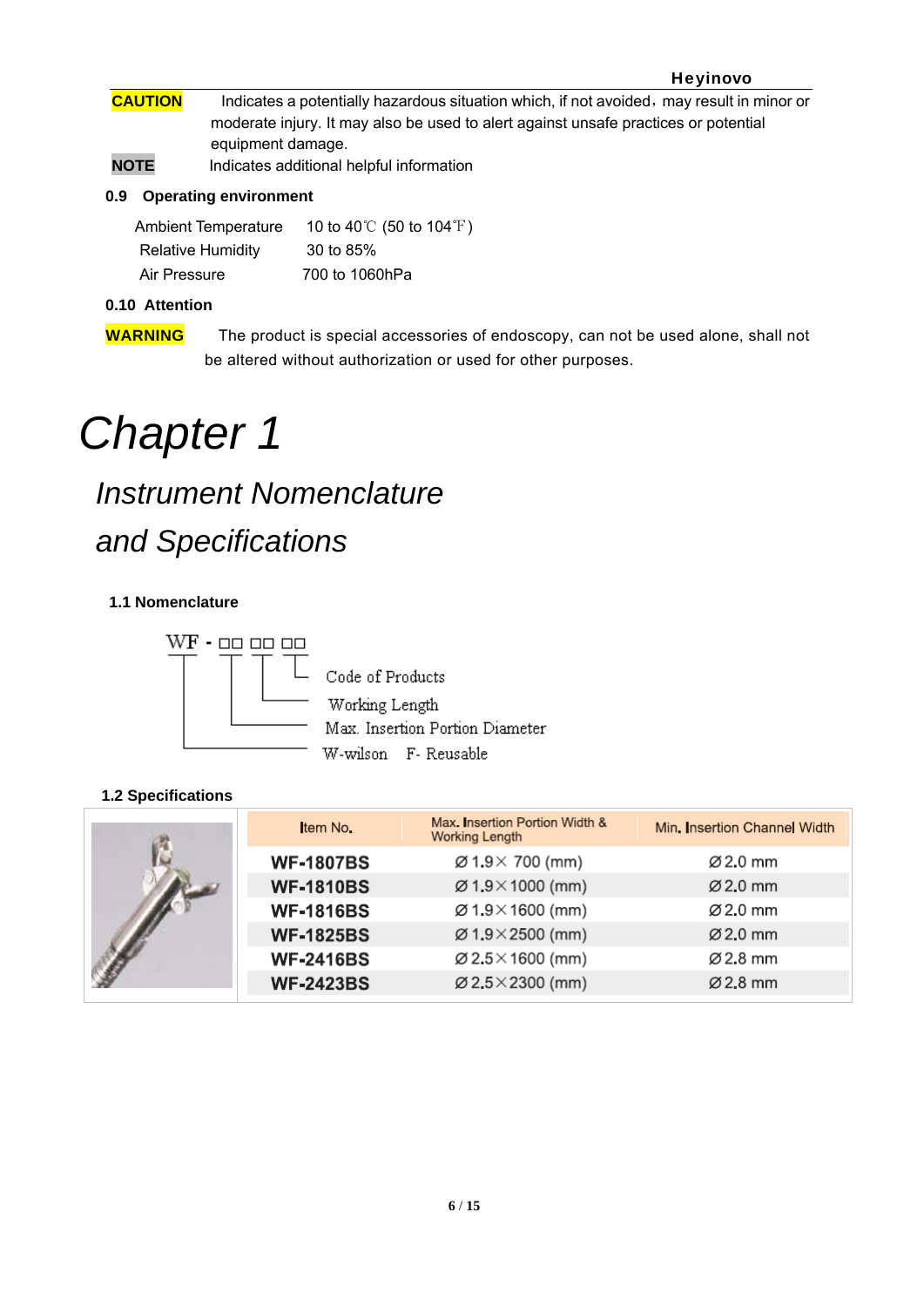#### Heyinovo

|  | Item No.         | Max. Insertion Portion Width &<br>Working Length | Min. Insertion Channel Width |
|--|------------------|--------------------------------------------------|------------------------------|
|  | <b>WF-1807BT</b> | $\varnothing$ 1.9 $\times$ 700 (mm)              | Ø2.0 mm                      |
|  | <b>WF-1810BT</b> | $\varnothing$ 1.9 $\times$ 1000 (mm)             | $\varnothing$ 2.0 mm         |
|  | <b>WF-1816BT</b> | $\varnothing$ 1.9 $\times$ 1600 (mm)             | Ø2.0 mm                      |
|  | <b>WF-1825BT</b> | $\varnothing$ 1.9 $\times$ 2500 (mm)             | $Ø2.0$ mm                    |
|  | <b>WF-2416BT</b> | $\varnothing$ 2.5 $\times$ 1600 (mm)             | Ø2.8 mm                      |
|  | <b>WF-2423BT</b> | $\varnothing$ 2.5 $\times$ 2300 (mm)             | Ø 2.8 mm                     |

|  | Item No.         | Max. Insertion Portion Width &<br><b>Working Length</b> | Min. Insertion Channel Width |
|--|------------------|---------------------------------------------------------|------------------------------|
|  | <b>WF-2416BW</b> | $\varnothing$ 2.5 $\times$ 1600 (mm)                    | Ø 2.8 mm                     |
|  | <b>WF-2423BW</b> | $\varnothing$ 2.5 $\times$ 2300 (mm)                    | $\varnothing$ 2.8 mm         |
|  |                  |                                                         |                              |

|  | Item No.         | Max. Insertion Portion Width &<br><b>Working Length</b> | Min. Insertion Channel Width |
|--|------------------|---------------------------------------------------------|------------------------------|
|  | <b>WF-1807BU</b> | $\varnothing$ 1.9 $\times$ 700 (mm)                     | Ø2.0 mm                      |
|  | <b>WF-1810BU</b> | $\varnothing$ 1.9 $\times$ 1000 (mm)                    | $\varnothing$ 2.0 mm         |
|  | <b>WF-1816BU</b> | $\varnothing$ 1.9 $\times$ 1600 (mm)                    | $\varnothing$ 2.0 mm         |
|  | <b>WF-1825BU</b> | $\varnothing$ 1.9 $\times$ 2500 (mm)                    | $\varnothing$ 2.0 mm         |
|  | <b>WF-2416BU</b> | $\varnothing$ 2.5 $\times$ 1600 (mm)                    | Ø2.8 mm                      |
|  | <b>WF-2423BU</b> | $\varnothing$ 2.5 $\times$ 2300 (mm)                    | Ø2.8 mm                      |

|  | Item No.         | Max. Insertion Portion Width &<br><b>Working Length</b> | Min. Insertion Channel Width |
|--|------------------|---------------------------------------------------------|------------------------------|
|  | <b>WF-1807BV</b> | $\varnothing$ 1.9 $\times$ 700 (mm)                     | $\varnothing$ 2.0 mm         |
|  | <b>WF-1810BV</b> | $\varnothing$ 1.9 $\times$ 1000 (mm)                    | $\varnothing$ 2.0 mm         |
|  | <b>WF-1816BV</b> | $\varnothing$ 1.9 $\times$ 1600 (mm)                    | $\varnothing$ 2.0 mm         |
|  | <b>WF-1825BV</b> | $\varnothing$ 1.9×2500 (mm)                             | Ø 2.0 mm                     |
|  | <b>WF-2416BV</b> | $\varnothing$ 2.5 $\times$ 1600 (mm)                    | Ø 2.8 mm                     |
|  | <b>WF-2423BV</b> | $\varnothing$ 2.5 $\times$ 2300 (mm)                    | $\varnothing$ 2.8 mm         |

**The above product specifications are only partial, just for reference.** 

|                       | This device complies with the requirements of Directive |
|-----------------------|---------------------------------------------------------|
| <b>Medical Device</b> | 93/42/EEC concerning medical devices.                   |
| <b>Directive</b>      | Classification:<br>-Class I                             |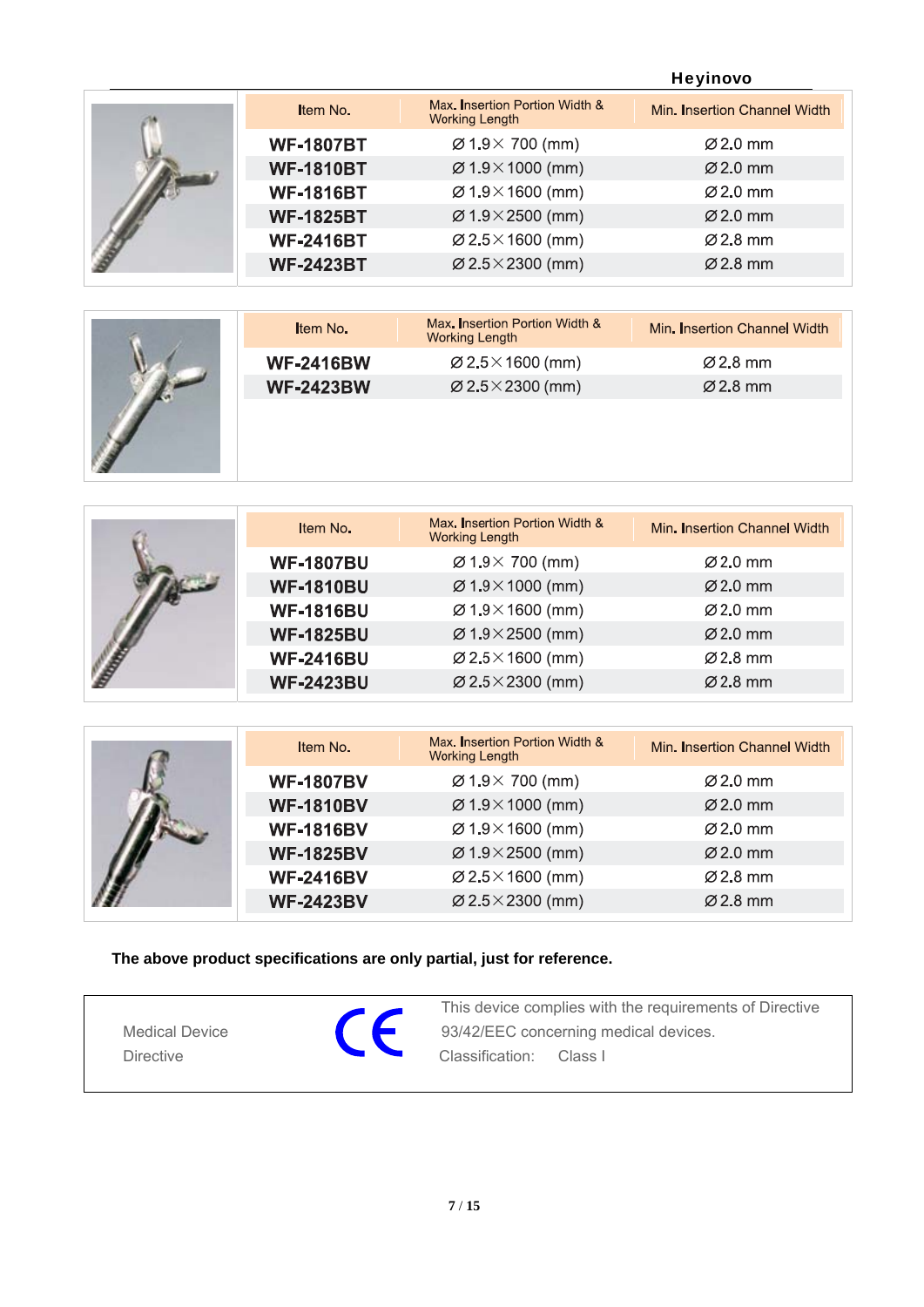## *Chapter 2*

### *Preparation, Inspection and Operation*

#### **WARNING**

- $\bullet$  Before every time use. prepare and inspect the instrument as instructed below. Inspect other equipment to be used with the instrument. Damage or irregularity may result in patient or user safety, such as infection control risk, tissue irritation, punctures, hemorrhage or mucous membrane damage and may result in more—severe equipment damage.
- This instrument was not sterilized before shipment. Before using this instrument for the first time, reprocess it according to the instruction in Chapter 4. "Reprocessing".
- $\bullet$  Do not use an instrument that has not been cleaned and sterilized. This poses an infection control risk or cause tissue irritation.
- When using an instrument that has a Needle, be careful not to touch the Needle. Infectious Substances attached to the Needle such as the patient's blood or mucous, could pose an infection control risk and/or cause patient injury.
- Before use, confirm that the pins are fully seated at the forceps' distal end; it should not be sticking out. Do not use the forceps if the pins are sticking out, as it could fall out inside the patient, injure the mucous membrane, or damage the forceps and / or the endoscope's instrument channel. If the pins fall out inside the patient during use, stop the procedure immediately and retrieve the pins using another grasping forceps.
- $\bullet$  Do not twist or bend the cups excessively. Doing so could dislodge the pins, causing it to be sticking out or fall out completely.
- Before use. Confirm that the distal tip of the forceps is not corroded, dented or discolored, and that the cups can be opened and closed smoothly. Using forceps that are damaged or not working properly may result in one or more of its components falling off inside the patient. If a component falls off of the distal end, or if operation of the cups suddenly becomes more difficult, immediately stop the procedure. Carefully withdraw the forceps together with the endoscope to avoid causing injury within the body cavity. Retrieve any parts that have fallen off inside the patient using another grasping forceps.

#### **CAUTION**

- Do not coil the Insertion Portion with a diameter of less than 15 cm. This could damage the Insertion Portion.
- Do not use excessive force to open or close the cups. This could damage the instrument.

#### **2.1 Preparation**

#### **2.1.1 Equipment and personal protective Equipment**

 Prepare all equipment and personal protective equipment which will be used with the instrument in accordance with their respective instruction manuals. Appropriate personal protective equipment may include: Eye wear, a face mask, moisture-resistant clothing and chemical--resistant gloves.

#### **2.1.2 Spare Biopsy Forceps**

Have a spare biopsy forceps available at any moment.

**8** / **15**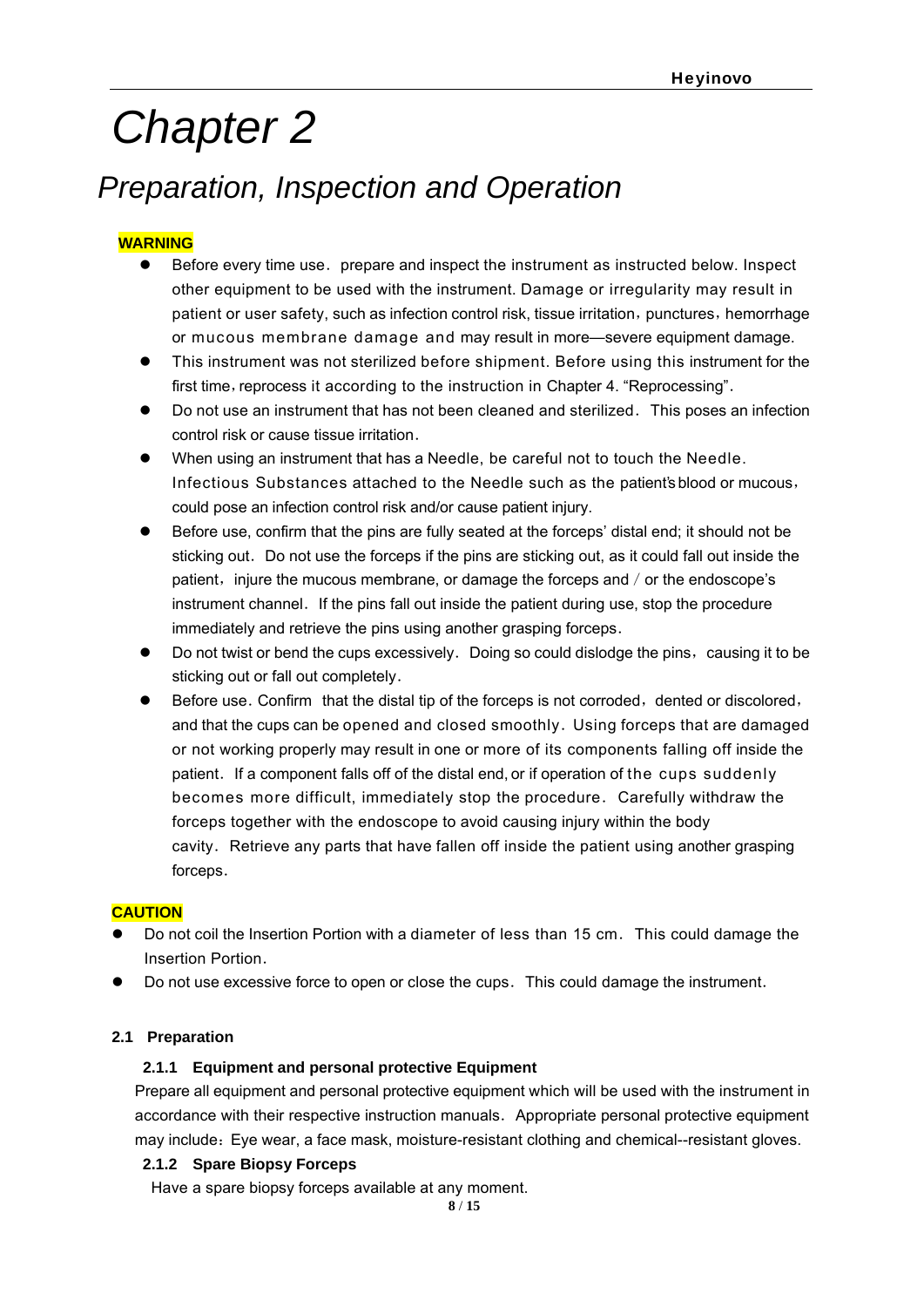#### **2.2.3 Reprocessing Equipment**

Prepare reprocessing equipment as described in Section 3.2."Required Reprocessing Equipment" for immediate reprocessing after use.

#### **2.2 Inspect**

#### **2.2.1 Inspect Appearance**

If any of following steps reveals irregularities, do not use the instrument; use a spare instead.

- ◆ when operating the Slider to open and close the Cups, confirm that the instrument is without disconnection looseness.
- ◆ Confirm that the Cups close evenly and are properly aligned when the Slider is pulled.
- ◆ When using an instrument with a Needle. push the Slider to open the Cups and confirm that the Needle is not detached or bent conspicuously.
- ◆ Confirm that the Distal End of the instrument appears exactly as shown in the Tables in Section 1.2 "Specifications" and is not damage.
- ◆ Lightly move your fingertips over the entire length of the Insertion Portion to check for any crushed areas, excessive bends, etc.
- ◆ Confirm that there are no cracks on the Handle.

#### **2.2.2 Operation Inspection**

If the Cups do not operate smoothly and as intended, do not use the instrument; use a spare instead.

- ▲ Holding the instrument, form a loop in the Insertion Portion approximately 20cm in diameter.
- ▲ Move the Slider and confirm that the Cups open and close smoothly.

#### **2.3 Operation**

- **WARNING** ★ When using the instrument. Always wear appropriate personal protective equipment. Otherwise, blood, mucous and other potentially infections material from the patient could pose an infection control risk. Appropriate personal protective equipment may include: Eye wear, a face mask, moisture-resistant clothing and chemical-resistant gloves that fit properly and are long enough so that your skin is not exposed.
	- ★Do not insert the instrument into the endoscope unless you have a clear endoscopic field of view.If you cannot see the Distal End of the Insertion Portion in the endoscopic field of view or in X ray images. do not use it. This could cause patient injury, such as punctures, hemorrhages or mucous membrane damage. It may also damage the endoscope and/or Instrument.
	- ★Do not angulate the endoscope's bending Section(or operate the forceps Elevator if applicable) abruptly while the Distal End of the Insertion Portion is extended from the Distal End of the endoscope. This could cause patient injury, such as punctures, hemorrhages or mucous membrane damage.
- **CAUTION** ★When using the instrument with a two channel endoscope, never use electrosurgical accessories at the same time. This could cause patient, operator or assistant injury, such as thermal injury.

#### **2.3.1 Inserting Into the Endoscope**

**WARNING** ★Do not force the instrument if resistance to insertion is encountered.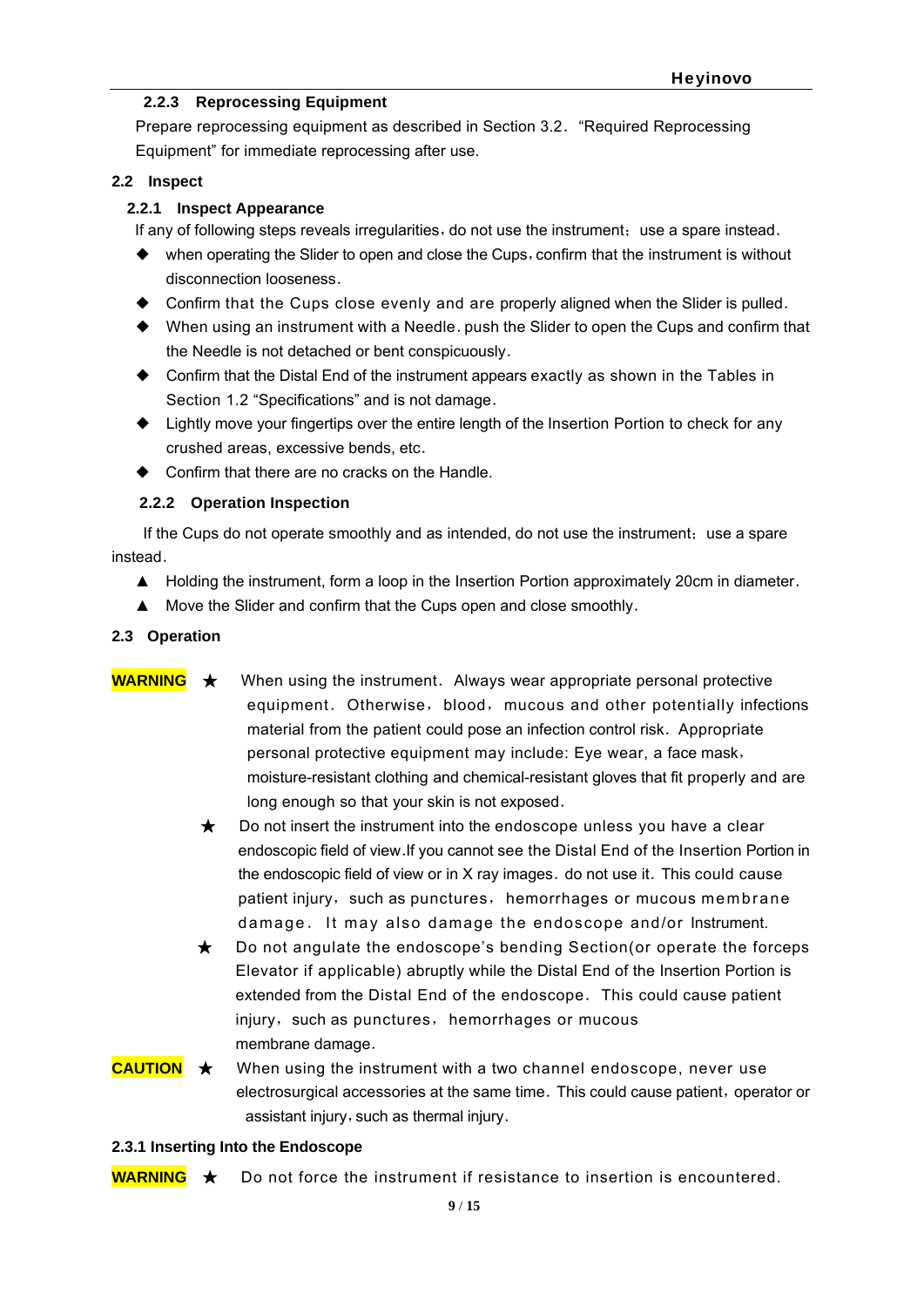Reduce the angulation (or lower the Forceps Elevator if applicable) until the instrument passes smoothly. This could cause patient injury, such as punctures, hemorrhages or mucous membrane damage. It may also damage the endoscope and /or instrument.

★When inserting the instrument into the endoscope, hold the Slider firmly. Otherwise, the Cups may open and extend from the endoscope tip abruptly. This could cause patient injury, such as punctures, hemorrhages or mucous membrane damage. It may also damage the endoscope and/or instrument.

#### **2.3.2 Collecting Tissue**

- **WARNING** ★ Do not force the Distal End of the Insertion Portion against body cavity tissue. This could cause patient injury, such as punctures, hemorrhages or mucous membrane damage.
	- $\blacktriangle$  To collect the target tissue, angulate the Bending Section or advance the instrument until it reaches the target site.
	- ▲ Push the Slider to open the Cups.
	- ▲ Press the open Cups against the target tissue.
	- ▲ Pull the Slider to collect the target tissue.

#### **2.3.3 Withdrawing the Instrument from the Endoscope**

- **WARNING** ★ Do not withdraw the instrument from the endoscope quickly. This could scatter blood, mucous or other patient debris and pose an infection control risk.
- **CAUTION** ★Do not withdraw the instrument from the endoscope while the Cups are open. This could damage the endoscope and / or instrument.
	- **★** If excessive resistance makes withdrawal difficult, adjust the angle of the endoscope until the instrument can be withdrawn smoothly. Forcible withdrawal could damage the instrument and / or endoscope.
	- ▲ If the endoscope is equipped with a Forceps Elevator lower the Forceps Elevator.
	- ▲ Pull the Slider to close the Cups.
	- ▲ Withdraw the instrument from the endoscope.

## *Chapter 3*

## *Reprocessing*

**WARNING** ★This instrument was not sterilized shipment. Before using this instrument for the first time. reprocess it according to the in this chapter. Do not use an instrument that has not been Cleaned and sterilized. This poses an infection control risk or can cause tissue irritation.

> ★This instrument are not allowed to be sterilized in EOW (Electrolyzed Oxidizing Water).

#### **3.1 General Policy**

The medical literature reports incidents of patient cross contamination resulting from improper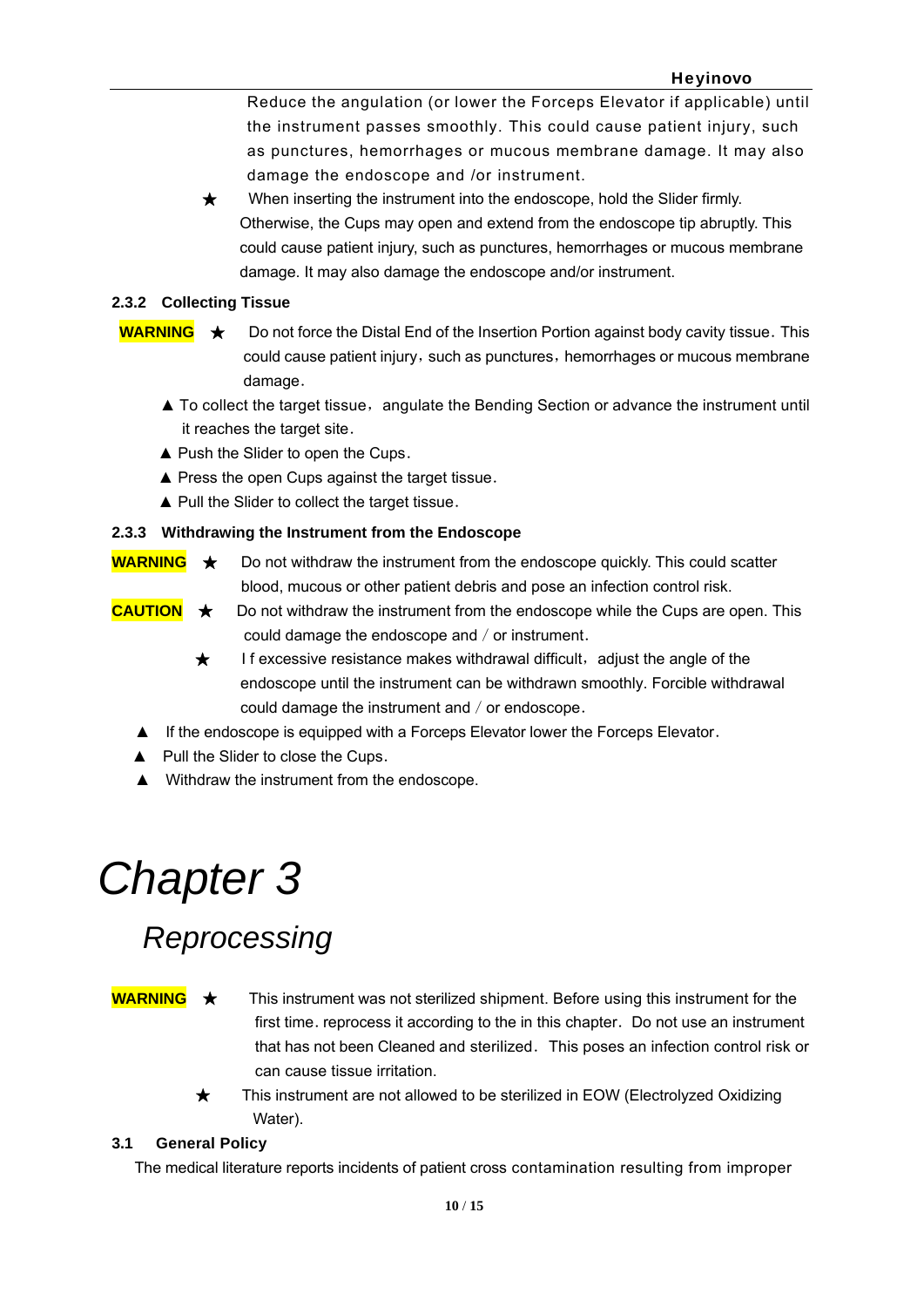cleaning or sterilization. It is strongly recommended that reprocessing personnel have a thorough understanding of and follow all national and local hospital guidelines and policies.A specific individual or individuals in the endoscopy unit should be responsible for reprocessing endoscopic equipment. It is highly desirable that a trained backup be available the primary reprocessing individual(s) be absent.

All individuals responsible for reprocessing should thoroughly understand:

- ▲ your institution's reprocessing procedures
- ▲ occupational health and safety regulations
- ▲ national and local hospital guidelines and policies
- $\triangle$  the instructions in this manual
- ▲ the mechanical aspects of endoscopic equipment
- ▲ pertinent germicide labeling

Endoscopy Accessory are compatible with  $2.0\%$  to  $3.2\%$  glutaraldehyde solution. However, routine biological monitoring is not feasible with glutaraldehyde and,therefore,it should not be used to sterilize reusable medical devices that are compatible with other methods of sterilization that can be biologically monitored, such as steam sterilization.

- 
- **WARNING** ★Failure to properly clean and sterilize the instrument after each examination can compromise patient safety. During use, the instrument normally comes in contact with intact mucous membranes. To minimize the risk of transmitting diseases from one patient to another, after each examination the instrument must undergo thorough cleaning followed by sterilization.
	- ★Reprocess the instrument immediately after use by immersing it in a neutral, l ow—foaming, medical-grade detergent solution. then following the cleaning and sterilization procedures in this chapter.Failure to reprocess the instrument I immediately after use, or using another type of detergent may cause corrosion at the instrument's distal end.This could cause components to fall off during use and may interfere with operation of the cups.
	- **★** If the instrument is not cleaned meticulously, effective sterilization cannot obtained. Clean the instrument thoroughly before sterilization to remove microorganisms or organic material which can limit the effectiveness of the sterilization process.
	- ★The reprocessing procedures described in this manual should be completed the same day the instrument has been used. If reprocessing is delayed, residual organic debris will solidify and be difficult to effectively reprocess the instrument.

#### **3.2 Required Reprocessing Equipment**

#### **3.2.1 Wear the personal protective equipment**

- ▲ Prepare the following equipment.The required amount of detergent solution, lubricant an other equipment depends on the number of instrument to be reprocessed.
- Fill an immersion basin with detergent solution and fill a second immersion basin with lubricant at the temperatures and concentrations recommended by the manufacturers. Also fill the ultrasonic cleaner with a detergent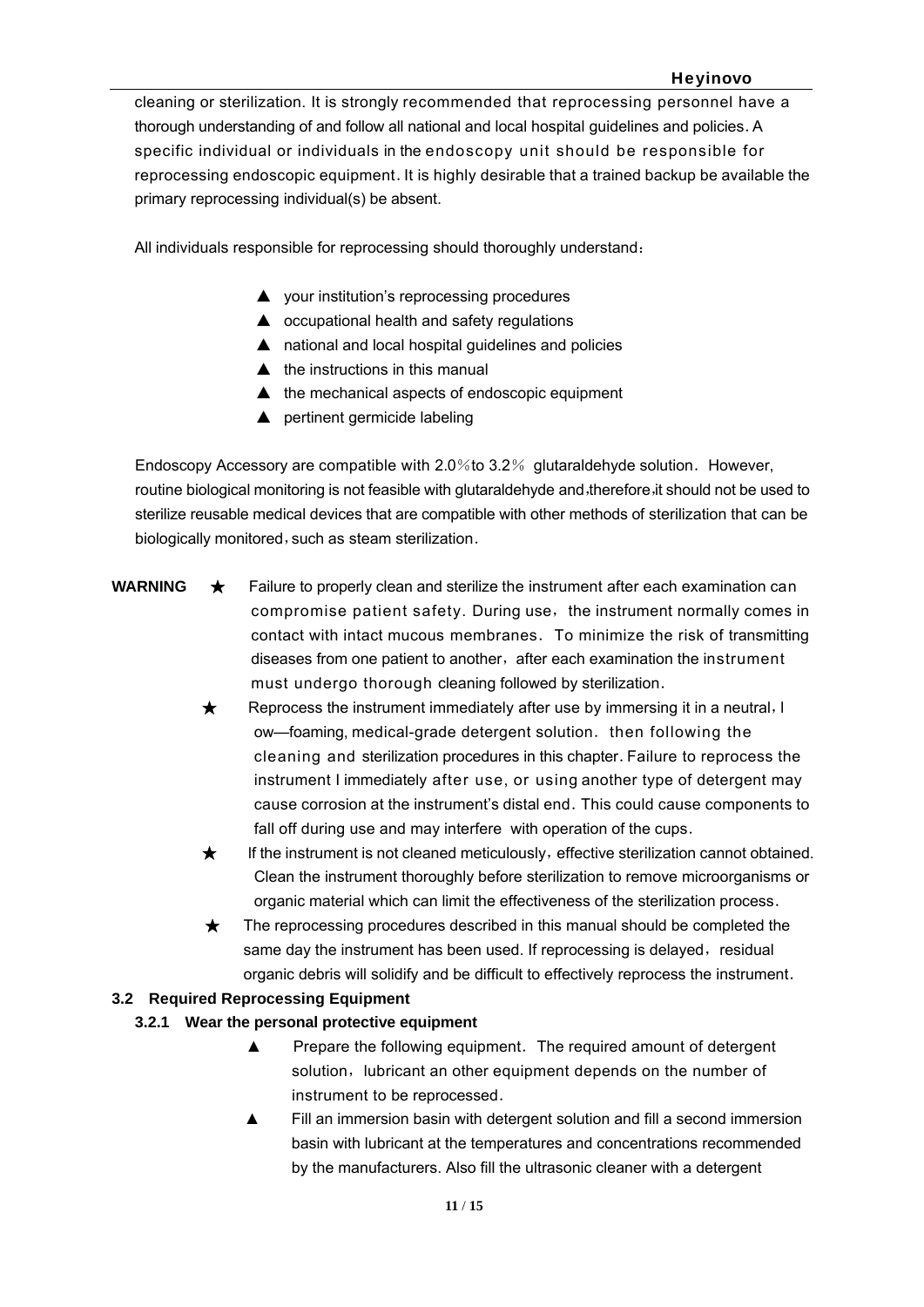solution appropriate for ultrasonic cleaning.

#### **3.2.2 Equipment Needed for Reprocessing**

To perform proper reprocessing, the equipment in the following Table is required. For details on preparation and directions for use of the following equipment, refer to the respective instruction manuals or contact the equipment manufacturer.

#### **3.2.3 Equipment Needed**

| Protective<br>Equipment                                  | Appropriate personal protective equipment may include: Eye wear,<br>face mask moisture-resistant clothing and chemical-resistant gloves.                                                                                                                        |  |  |
|----------------------------------------------------------|-----------------------------------------------------------------------------------------------------------------------------------------------------------------------------------------------------------------------------------------------------------------|--|--|
| Immersion Basin for<br>Detergent Solution                | Use a basin with a depth and diameter large enough to allow complete<br>immersion of the instrument when the Insertion Portion is coiled with a<br>diameter of not less than 15cm.                                                                              |  |  |
| Detergent Solution<br>for Immersion                      | Use a neutral pH, low-foaming, medical grade detergent solution.                                                                                                                                                                                                |  |  |
| <b>Ultrasonic Cleaner</b>                                | Use a medical grade ultrasonic cleaner with a frequency range of<br>38 to 47 kHz. and with a depth and a diameter large enough to<br>allow complete immersion of the instrument when the Insertion<br>Portion is coiled with a diameter of not less than 15 cm. |  |  |
| <b>Detergent Solution</b><br>for Ultrasonic<br>Cleaning  | Use a neutral pH, low-foaming, medical grade detergent solution<br>with no abrasive.                                                                                                                                                                            |  |  |
| Lubricant                                                | Use a medical grade water soluble or low-viscosity emulsion type<br>lubricant.                                                                                                                                                                                  |  |  |
| Immersion Basin for<br>immersion                         | Use a basin with a depth and diameter large enough to allow complete                                                                                                                                                                                            |  |  |
| Lubricant                                                | of the instrument when the Insertion Portion is coiled with a<br>diameter of not less than 15cm.                                                                                                                                                                |  |  |
| Packages for Steam<br>Sterilization<br>----------------- | Use a packages compatible with sterilization(autoclaving). The packages<br>should be large enough to accommodate the instrument when<br>the Insertion Portion is coiled with a diameter of not less than 15cm.                                                  |  |  |
| Sealing Device for<br>packages                           | Sealing the packages may require a device such as a heat sealer.<br>Prepare an appropriate searing device according to the packages to be used.                                                                                                                 |  |  |
| Autoclave                                                | Use an autoclave that will operate at the conditions specified in Section 3.7,<br>"Sterilization".                                                                                                                                                              |  |  |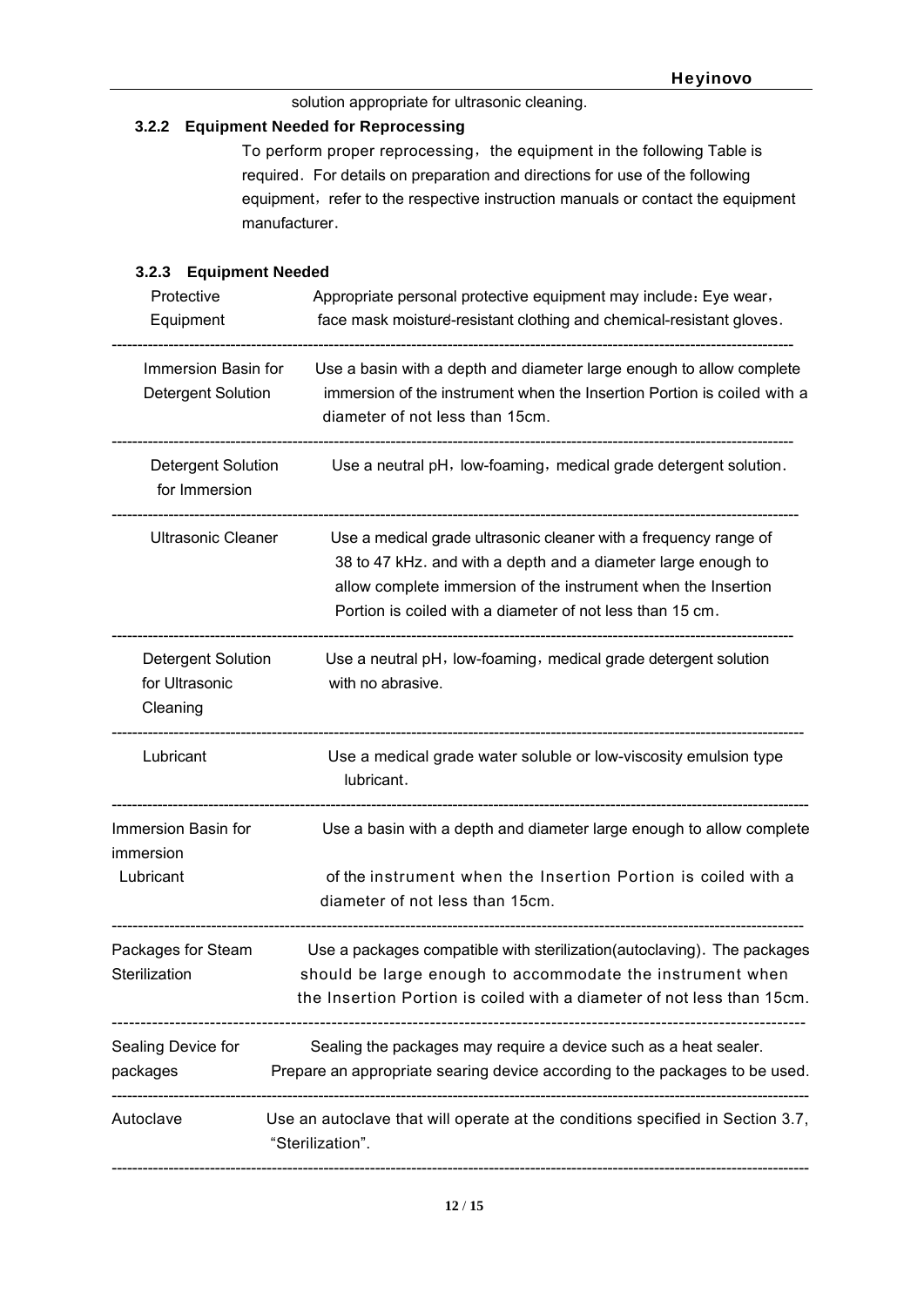#### **3.3 Cleaning**

- **WARNING**  $\star$  When cleaning, avoid exposure to the processing chemicals. It may pose an infection control risk or cause skin irritation.
- **CAUTION** ★When reprocessing.do not coil the Insertion Portion with a diameter less than 15cm. This could damage the Insertion Portion.
	- ★Never use excessive force to open or close the Cups. This could damage the instrument.

#### **3.4 Immersion**

- **WARNING** ★ Immerse the instrument in detergent solution immediately after use. If the instrument is not cleaned immediately. It may be difficult to effectively reprocess, and this could result in reduced performance.
	- ▲ When reprocessing the instrument for the first time after purchase, remove the Forceps Cap from the Cups and dispose of it.
	- ▲ Immerse the entire instrument in the detergent solution for the time specified in manufacturer's instructions. If no time is specified, immerse for between 5 minutes and 3 hours.
	- ▲ Remove the instrument from the detergent solution.

#### **3.5 Ultrasonic Cleaning**

- ▲ Immerse the entire instrument in the ultrasonic cleaner containing detergent solution.
- ▲ Clean ultrasonically for 30 minutes.For details on operation of the ultrasonic cleaner refer to the instruction manual of the ultrasonic cleaner.
- ▲ Remove the instrument from the detergent solution.

#### **3.6 Rinsing**

- **CAUTION** ★ After ultrasonic cleaning, rinse the instrument thoroughly to remove residual detergent. Residual detergent solution could cause tissue irritation in the next patient.
	- ★Do not forcefully squeeze,wipe or scrub the instrument.This could cause damage to the instrument or result in reduced performance.
	- ▲ Rinse the instrument under clean running tap water.
	- ▲ Confirm that no debris is left on the surfaces of the instrument.
	- ▲ Wipe the exterior of the instrument with a clean, dry lint-free cloth.

#### **3.7 Sterilization**

#### **Steam Sterilization(Autoclaving)**

- **WARNING** ★ use biological indicator as recommended by you r hospital's policy and follow the manufacturer's instructions. all national and local hospital guidelines and policies.
	- ★Always leave space between the packages in the autoclave.If the packages are placed too close together, effective sterilization will not be possible.
	- ★Allow the packages to dry within autoclave using the autoclave's drying cycle(if applicable)or by opening the door of the autoclave and allowing packages to air dry. Handling a wet package can compromise its sterility.
	- ▲ Place the sealed package containing the instrument in the autoclave and sterilize in accordance with the conditions listed below. For details on operation of the autoclave, refer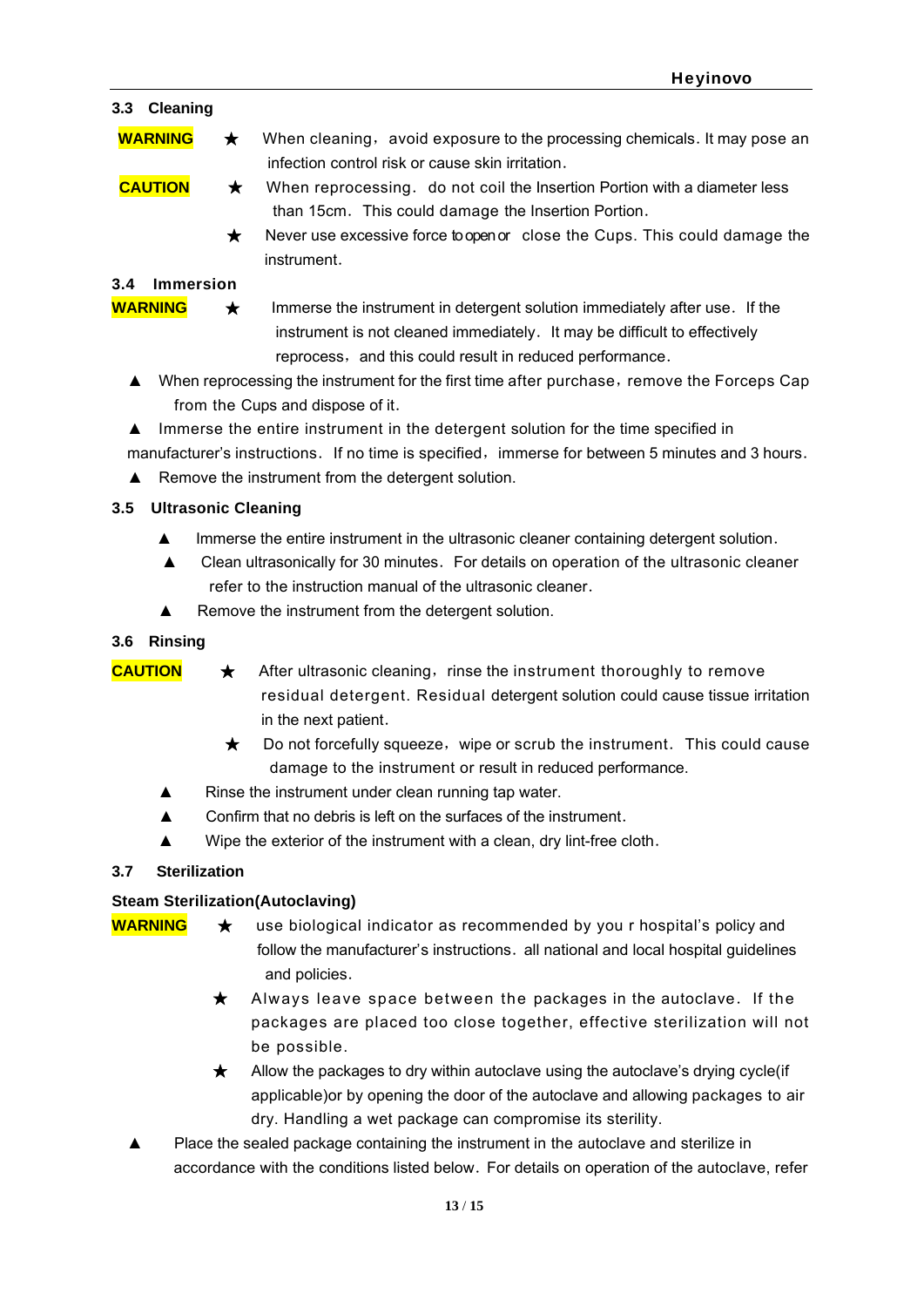to the instruction manual for the autoclave or other manufacturer instructions.

▲ After steam sterilization, let the instrument gradually cool down to room temperature. Sudden change in temperature may damage the instrument.

**NOTE** Autoclavable products have a green reference label. Products that do not have green reference labels are Not autoclavable.

| No. | Temperature                | Pressure | Exposure Time |
|-----|----------------------------|----------|---------------|
|     | 134°C (274°F)              | 0.15MPa  | 5 minutes     |
|     | $(266^{\circ}F)$<br>126℃ ∖ | 0.10MPa  | 20 minutes    |

## *Chapter 4*

## *Storage*

- **WARNING** ★Do not store the instrument in a sterile package that is damaged, wet or improperly sealed. Otherwise, the sterile condition of the instrument may be compromised and pose an infection control risk or cause tissue irritation may result.
	- ★Do not store the instrument in place where they will be damaged, wet or improperly sealed. Otherwise, the sterile condition of the instrument may be compromised and pose an infection control risk or cause tissue irritation.

**CAUTION ★** Do not coil the Insertion Portion with a diameter of less than 15 cm. This could damage the Insertion Portion.

#### **4.1 Inspection Before Storage**

Prior to storage, inspect the sterile package as follows:

- Confirm that the sterile package is free of tears and inadequate sealing. If tears or inadequate sealing are detected. remove the instrument from the package and sterilize again as described in Section 3.7. "Sterilization".
- Confirm that the sterile package is free from water damage. If water damage is detected, repackage and sterilize again.

#### **4.2 Storage**

 Store the instrument in the sterile package at room temperature in a clean and dry environment. Do not store it in direct sunlight. Ensure that the packaged instrument is not crushed by surrounding objects during storage. Follow any additional storage instructions provided by the manufacturer of the sterile package.

#### **4.3 Storage conditions**

Ambient temperature: from -40 oC to 70 oC;

Humidity:10% to 95%;

Atmospheric pressure: 700hPa-1060hPa.